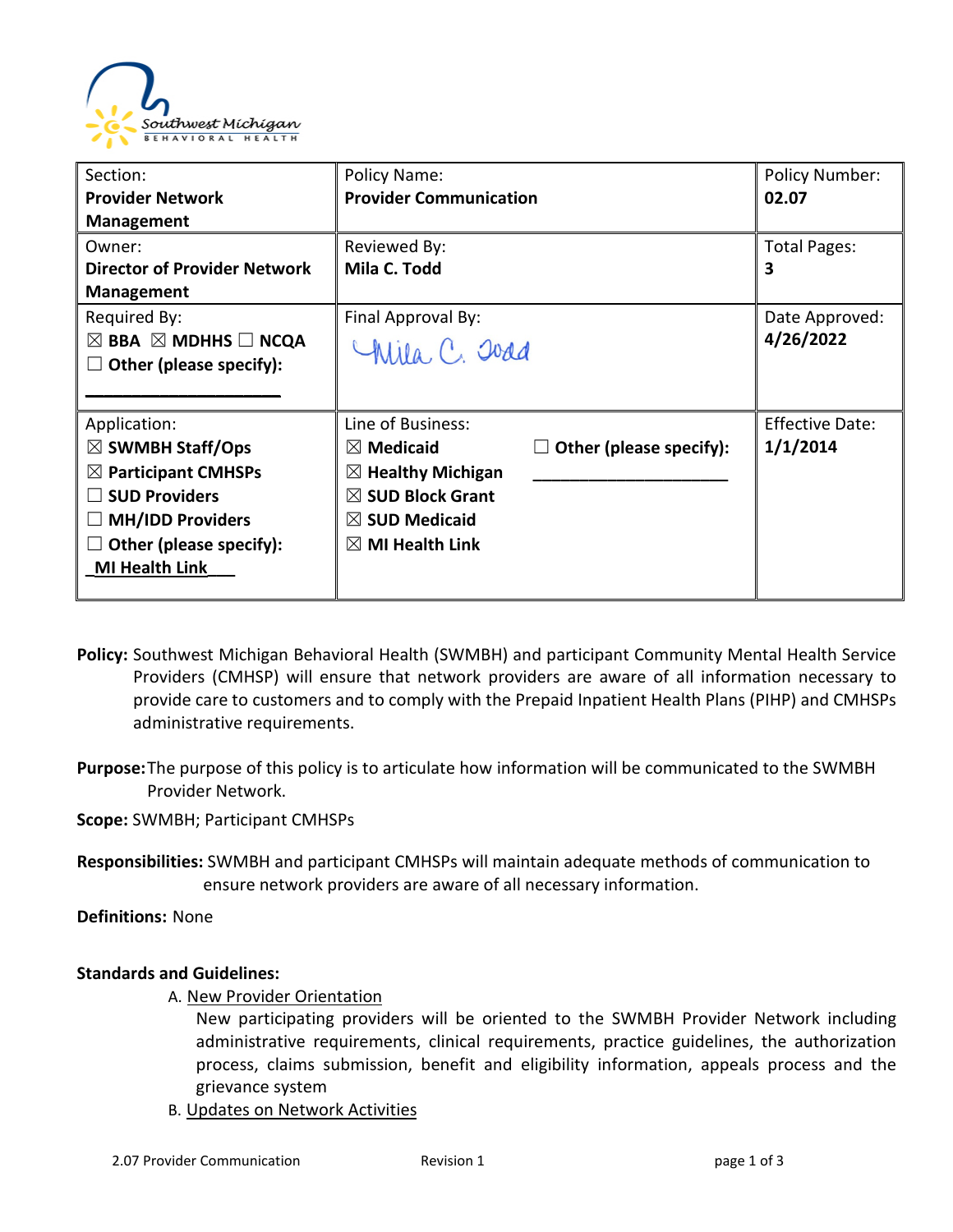

SWMBH will ensure providers receive updates on network activities through various mechanisms:

- 1. Provider Network Newsletter
- 2. Provider Section on the SWMBH website
- 3. Provider Manual
- 4. SWMBH Policies and procedures that impact providers
- 5. Email communication of changes
- 6. Provider Meetings
- C. Provider Relations contact information

Providers with questions regarding orientation materials, contract issues or who require assistance regarding provider network issues may contact a provider network representative from the entity holding the provider contract.

D. Mechanism to receive suggestions from providers

SWMBH and participant CMHSPs will maintain an avenue of communication with providers to accept information about how we could better service customers.

## **References:**

MDHHS / PIHP Master Contract section 2.5

Balanced Budget Act Section 438.414

**Attachments:** None